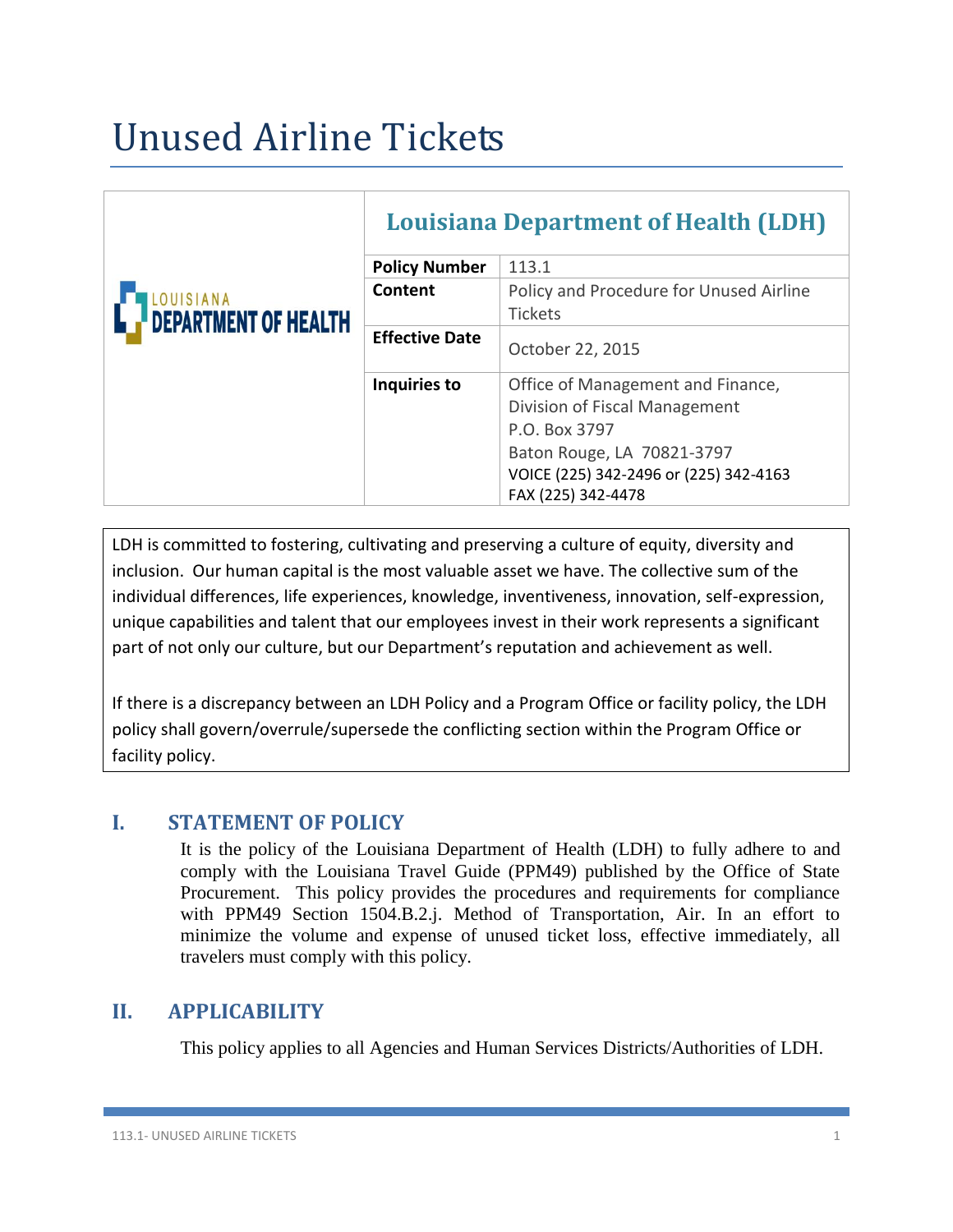#### **III. EFFECTIVE DATE**

The effective date of this policy is October 22, 2015.

# **IV. PROCEDURE TO COMPLY WITH OCTOBER 1, 2014 CHANGES TO PPM49**

 A. The Division of Fiscal Management's Payment Management section (DFM/PM) receives a monthly report of all unused airline tickets from LDH's travel management contractor.

- 1. The report provides the traveler's name, Account ID, Airline, Ticket Number, Ticket Type, Expiration Date and the amount of the ticket.
- 2. DFM/PM will send a request to each traveler whose name was listed on the report to provide justification for the unused ticket. The traveler must provide signed written justification including his/her immediate supervisor's signature and return to DFM/PM.
	- i. If the traveler fails to respond, DFM/PM will send follow-up correspondence to the traveler.
	- ii. If the traveler fails to respond to the follow-up correspondence, DFM/PM will send correspondence to the traveler's supervisor advising them of the traveler's failure to respond and requiring the supervisor to supply justification for the unused ticket.
	- iii. In the correspondence, the traveler and supervisor will be reminded of the requirement to comply with the following PPM49 stipulations:
		- a. Traveler should ensure that any unused ticket is considered when planning future travel arrangements.
		- b. Some airlines have a policy which would allow for transfer of the ticket to another employee within the agency. A view of the latest airline polices regarding unused tickets are available on the Office of State Procurement's website under Airfares/Airport Information, select the link entitled "Airfare Cancellations and Unused Ticket Use."
		- c. It is the traveler's responsibility to determine, upon initial notification of an outstanding unused ticket and then every 30 days thereafter, if he/she will utilize the unused ticket.
		- d. **Prior to the expiration of the ticket**, the traveler must determine if the ticket will be utilized. If the ticket will not be utilized by the original traveler and the ticket is transferable, the traveler must immediately advise the DFM/PM's travel administrator that the ticket is available for use by another employee, section or agency.
		- e. The DFM/PM's travel administrator will make every effort for another employee, section or agency to utilize the unused ticket.